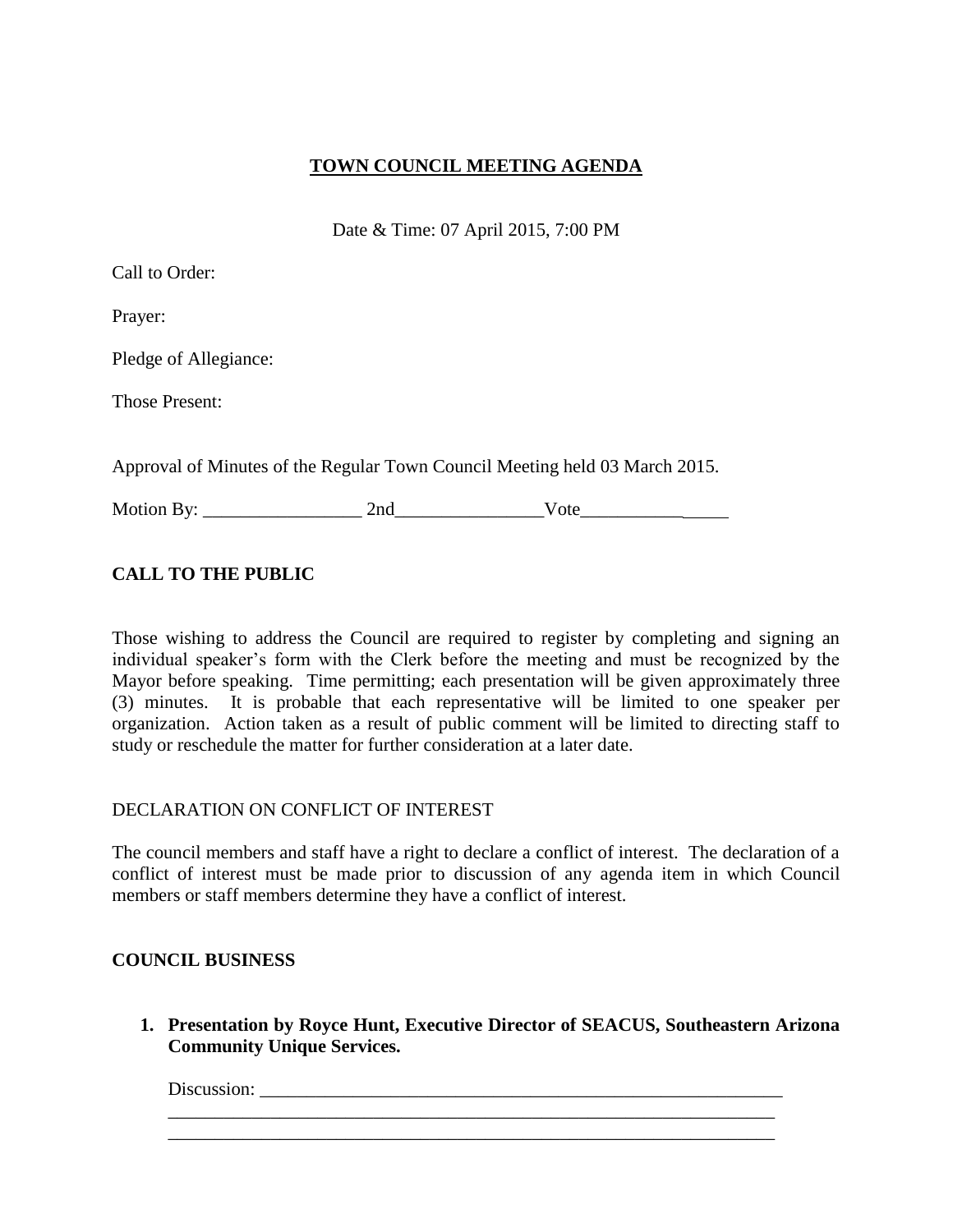**2. Discussion and possible decision on allocating funding for compiling the General Plan. Includes a question and answer session with Eric Duthie, consultant, via teleconference.** 

|                      | and the control of the control of the control of the control of the control of the control of the control of the |
|----------------------|------------------------------------------------------------------------------------------------------------------|
|                      |                                                                                                                  |
|                      |                                                                                                                  |
| <b>Fire Support.</b> | 3. Discussion and possible decision on Mutual Aid Agreements for Thatcher Police and                             |
|                      |                                                                                                                  |
|                      |                                                                                                                  |
|                      |                                                                                                                  |
|                      |                                                                                                                  |
| <b>Fire Support.</b> | 4. Discussion and possible decision on Mutual Aid Agreements for Safford Police and                              |
|                      |                                                                                                                  |
|                      |                                                                                                                  |

**5. Discussion and possible decision on Intergovernmental Agreement with Graham County wherein Pima provides labor for remodeling the southern half of the Justice Court building.** 

Discussion: \_\_\_\_\_\_\_\_\_\_\_\_\_\_\_\_\_\_\_\_\_\_\_\_\_\_\_\_\_\_\_\_\_\_\_\_\_\_\_\_\_\_\_\_\_\_\_\_\_\_\_\_\_\_\_\_  $\frac{1}{2}$  ,  $\frac{1}{2}$  ,  $\frac{1}{2}$  ,  $\frac{1}{2}$  ,  $\frac{1}{2}$  ,  $\frac{1}{2}$  ,  $\frac{1}{2}$  ,  $\frac{1}{2}$  ,  $\frac{1}{2}$  ,  $\frac{1}{2}$  ,  $\frac{1}{2}$  ,  $\frac{1}{2}$  ,  $\frac{1}{2}$  ,  $\frac{1}{2}$  ,  $\frac{1}{2}$  ,  $\frac{1}{2}$  ,  $\frac{1}{2}$  ,  $\frac{1}{2}$  ,  $\frac{1$ 

Motion\_\_\_\_\_\_\_\_\_\_\_\_\_\_\_\_\_\_\_\_\_\_\_\_\_\_\_\_\_\_\_\_\_\_\_\_\_\_\_\_\_\_\_\_\_\_\_\_\_\_\_\_\_\_\_\_\_\_\_

 $\overline{\phantom{a}}$  , and the contribution of the contribution of the contribution of the contribution of the contribution of the contribution of the contribution of the contribution of the contribution of the contribution of the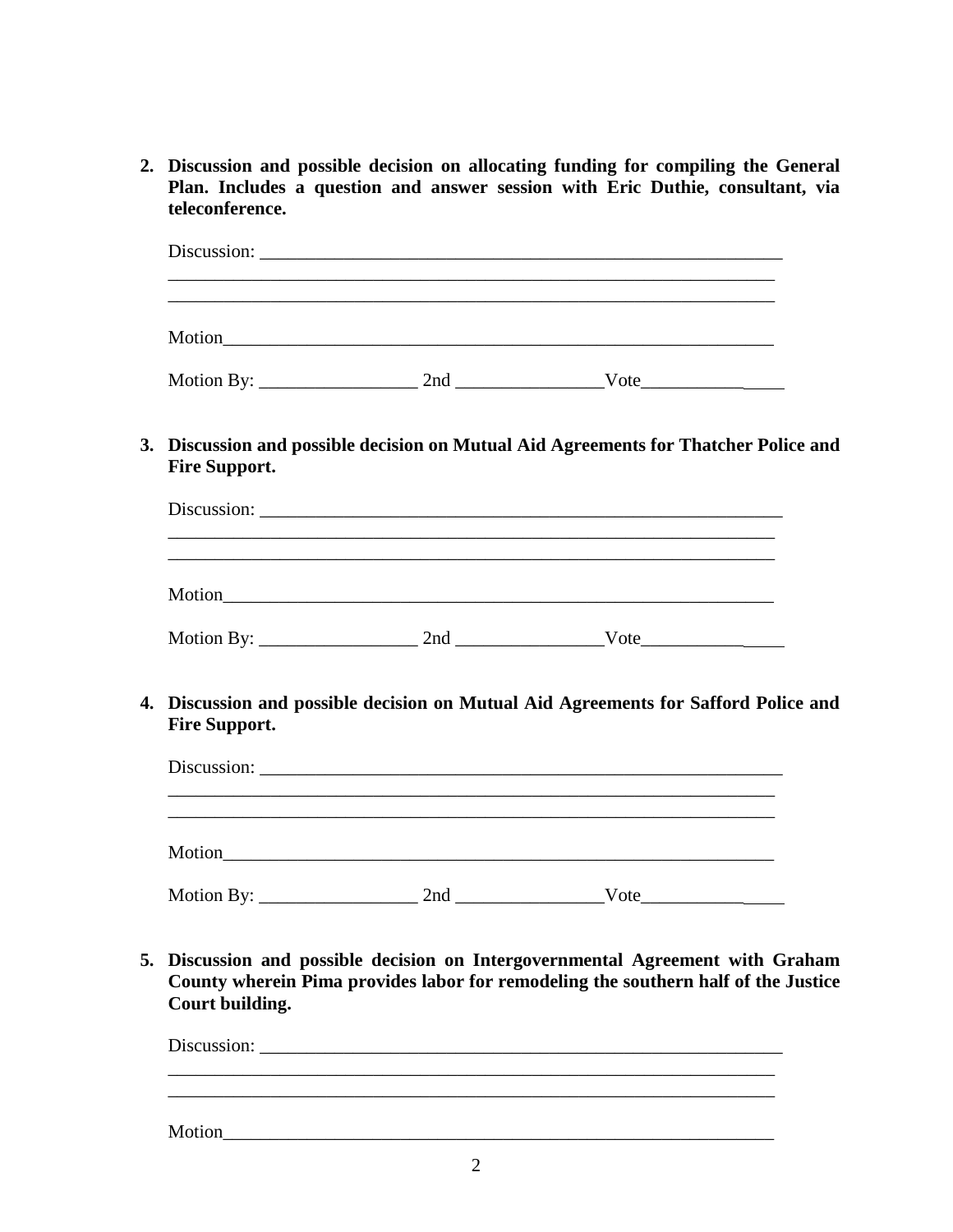Motion By: \_\_\_\_\_\_\_\_\_\_\_\_\_\_\_\_\_ 2nd \_\_\_\_\_\_\_\_\_\_\_\_\_\_\_\_Vote\_\_\_\_\_\_\_\_\_\_\_

**6. Discussion and possible decision on Resolution adopting a Fair Housing Policy in the Town of Pima.** 

| Motion By: $\_\_$ | 2nd | Vote |  |
|-------------------|-----|------|--|

**7. Discussion and possible decision on Proclamation recognizing the Military Order of the Purple Heart.** 

| Discussion: |  |  |  |
|-------------|--|--|--|
|             |  |  |  |
| Motion      |  |  |  |
|             |  |  |  |

| Mot<br>ion<br>H v | .<br>n. |  |
|-------------------|---------|--|
| $- - - - -$       | -119    |  |

#### **DEPARTMENT BUSINESS:**

CITY SERVICES

**SANITATION** 

PUBLIC WORKS

EMERGENCY SERVICES

PLANNING & ZONING

## **CONSENT AGENDA:**

MANAGER'S REPORT

FINANCIAL REPORT